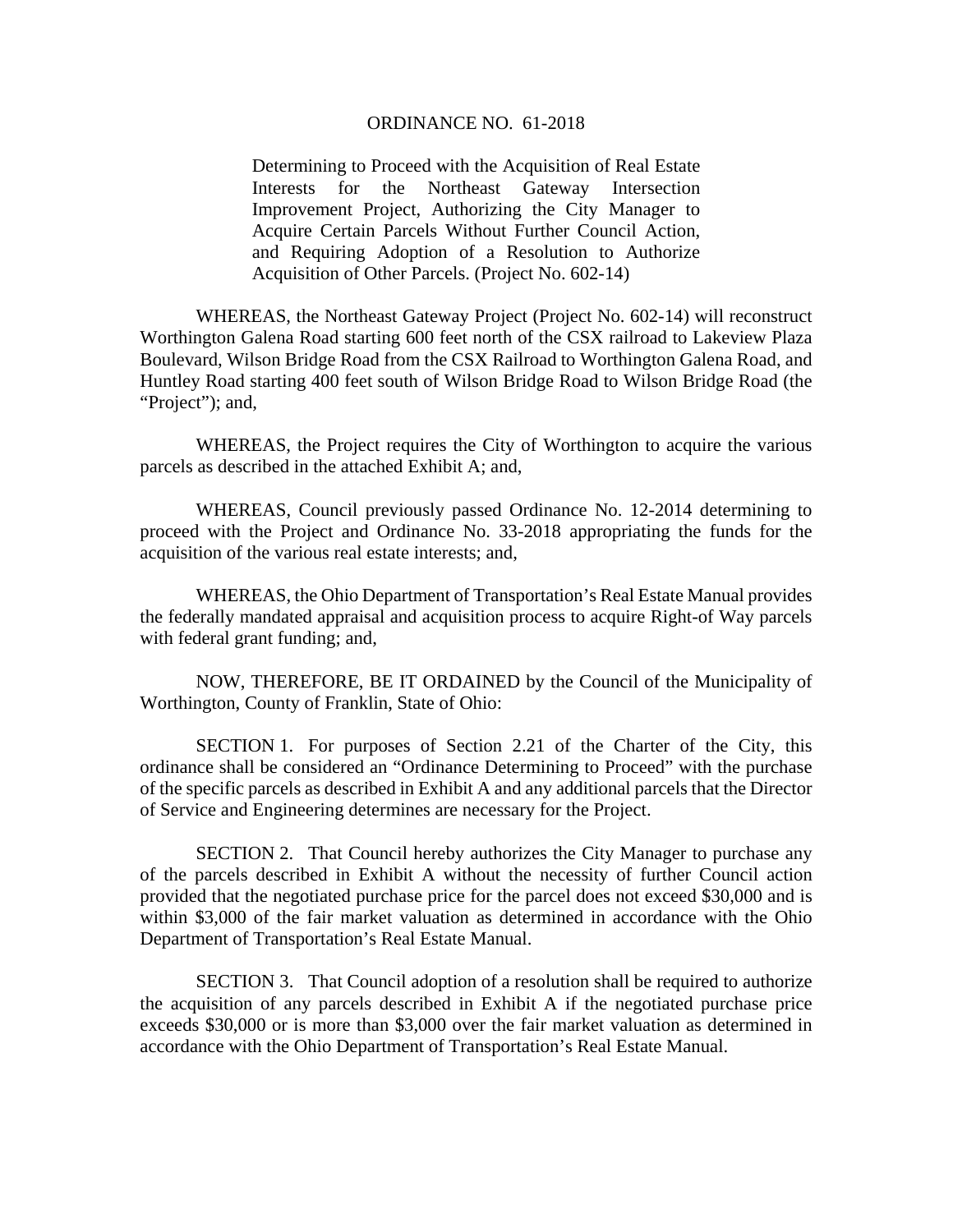### ORDINANCE NO. 61-2018

SECTION 4. That Council adoption of a resolution shall be required to authorize the acquisition of any additional parcels not described in Exhibit A that the Director of Service and Engineering determines are necessary for the Project.

SECTION 5. That the City Manager, Finance Director, and Law Director are each hereby authorized, acting singly or jointly, to take all actions, including the execution of the purchase contract, any escrow agreements and instructions, closing statements, affidavits, approvals, payments, or other documents, necessary to effectuate the purchase of parcels authorized pursuant to Section 2 of this Ordinance.

SECTION 6. That notice of passage of this Ordinance shall be posted in the Municipal Administration Building, the Worthington Library, the Griswold Center and the Worthington Community Center and shall set forth the title and effective date of the Ordinance and a statement that the Ordinance is on file in the office of the Clerk of Council. This Ordinance shall take effect and be in force from and after the earliest period allowed by law and by the Charter of the City of Worthington, Ohio.

Passed January 7, 2019

 \_\_/s/ Bonnie D. Michael\_\_\_\_\_\_\_\_\_\_\_\_\_\_\_ President of Council

Attest:

 $\frac{1}{s}$  D. Kay Thress P.H. January 7, 2019 Clerk of Council Effective January 30, 2019

Introduced December 10, 2018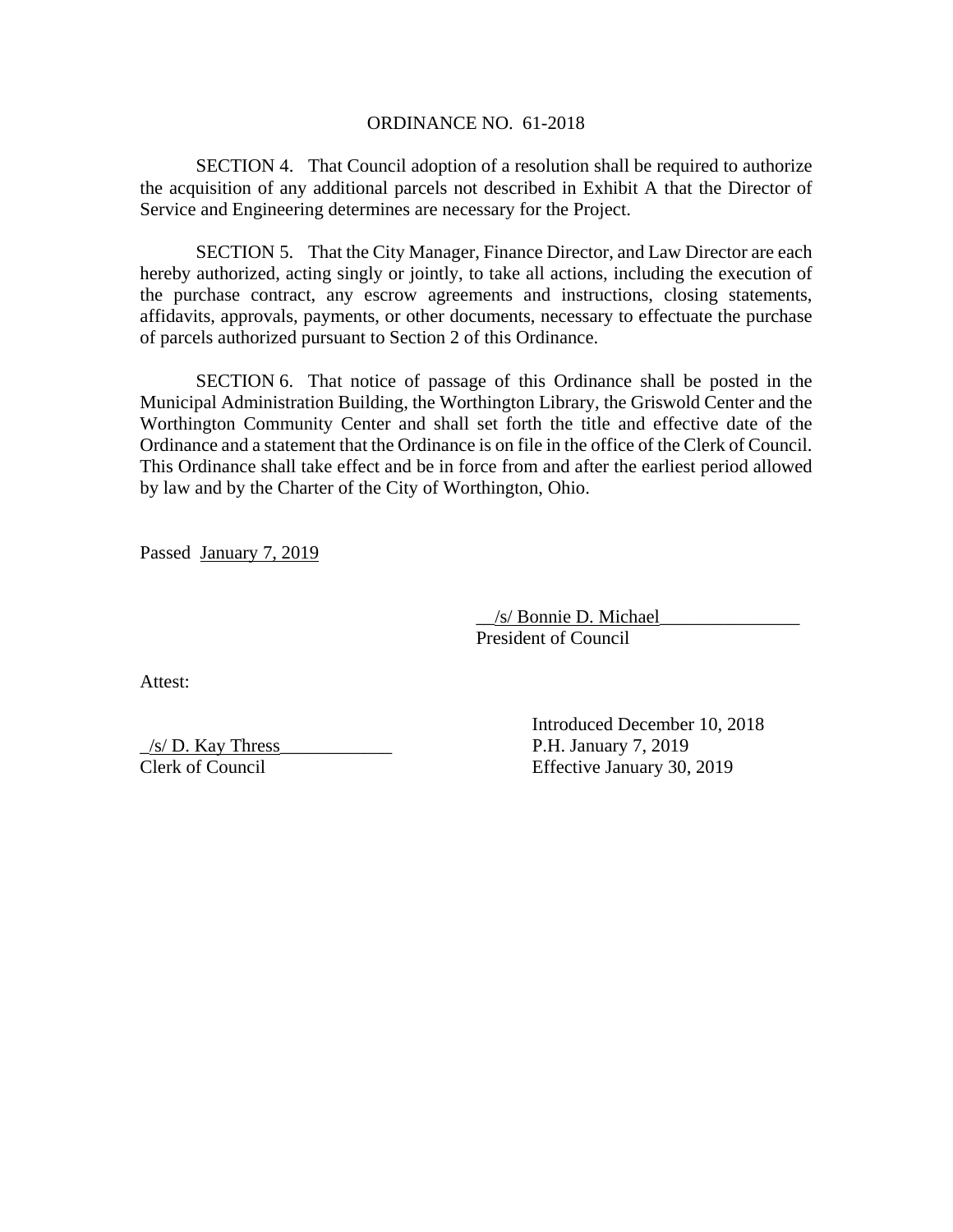| Exhibit A | Ordinance No. 61-2018 | Northeast Gateway Project Parcel List |
|-----------|-----------------------|---------------------------------------|
|-----------|-----------------------|---------------------------------------|

| 1-WD, -T<br>Parcel                        | Wilson Bridge Rd<br><b>Address</b> | City of Worthington<br>Owner        | <b>FMVE</b><br>n/a     |
|-------------------------------------------|------------------------------------|-------------------------------------|------------------------|
| 3-SH1, -SH2, -T1, -T2                     | Wilson Bridge Rd                   | Norfolk Southern Railway Company    | \$7,278                |
| 4-SH1, -SH2, -T1, -T2                     | Wilson Bridge Rd                   | <b>CSX Transportation</b>           | \$12,248               |
| 5-WD, -U1, -U2, -T1, -T2                  | 400 E Wilson Bridge Rd             | 400-406 E Wilson Bridge             | \$93,237               |
| $6-WD, -T$                                | 387 Wilson Bridge Rd               | State of Ohio                       | n/a                    |
| $7 - WD1, -WD2, -5, -T1, -T2, -T3$<br>w/E | 401 E Wilson Bridge Rd             | RSFI Partners, LLC                  | \$161,738<br>\$160,188 |
| 7-BS1                                     | 401 E Wilson Bridge Rd             | Chiller, LLC                        | \$1,943                |
| 8-WD1, -WD2, -S, -T1, -T2                 | 421 E Wilson Bridge Rd             | Franca Adams, Trustee               | \$19,865               |
| 9-WD, -S, -SL, -U1, -U2, -T1, -T2         | 438 E Wilson Bridge Rd             | Rush Creek Investors LLC            | \$135,723              |
| 10-WD                                     | 431 E Wilson Bridge Rd             | Robert Morris Montgomery            | \$190,000              |
| 11-WD1, -WD2, -S, -T1, -T2                | 439 E Wilson Bridge Rd             | Sheeren Hashmi                      | \$14,364               |
| 12-WD, -T                                 | 445 E Wilson Bridge Rd             | Mary Ann Ondecko                    | \$11,892               |
| $13 - 7$                                  | 451 Worthington-Galena Rd          | Capital Enterprises                 | \$1,275                |
| 14-WD, -T1, -T2, -T3                      | 7099 Huntley Rd                    | Gledhill Family Limited Partnership | \$15,660               |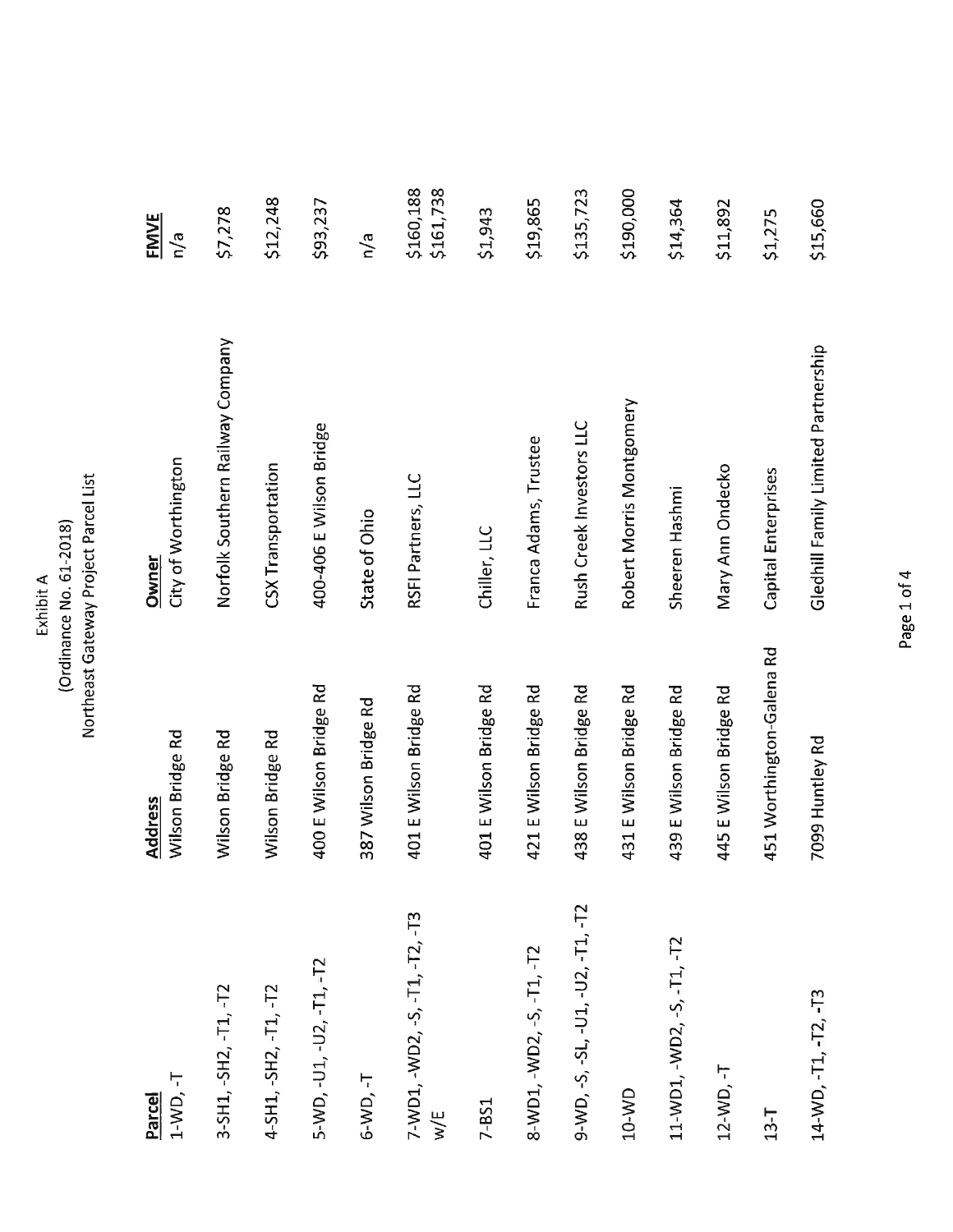| $15-WD, -S, -T, -U$<br>Parcel<br>w/E | 7200 Huntley Rd<br>Address | 7200 Huntley Road, LLC<br>Owner     | \$699,108<br>\$733,793<br><b>FMVE</b> |
|--------------------------------------|----------------------------|-------------------------------------|---------------------------------------|
| 15-BS1                               | 7200 Huntley Rd            | REM Motors, LLC                     | \$1,207                               |
| $16-WD, -51, -52, -U, -T$            | Worthington-Galena Rd      | Anheuser-Busch Commercial Strategy  | \$387,814                             |
| $17 - T$                             | 6767 Huntley Rd            | Atlas Industrial Contractors, LLC   | \$300                                 |
| 18-WD, -U1, -U2, -T                  | 6800 Huntley Rd            | Nucon International Inc.            | \$10,340                              |
| 19-WD1, -WD2, -U, -T1, -T2           | 7029 Huntley Rd            | Huntley Corporate Center, LLC       | \$34,774                              |
| 20-WD, -U, -T                        | 7020 Huntley Rd            | 7020 Huntley Road, LLC              | \$16,739                              |
| 21-WD, -U, -T                        | 7057 - 7079 Huntley Rd     | Worthington Galena, LLC             | \$24,976                              |
| 21-BS1                               | 7079 Huntley Rd            | Dream Baths, LLC                    | \$1,347                               |
| 22-WD, - U, -T                       | 7060 Huntley Rd            | Huntley Road Holdings, LLC          | \$16,387                              |
| 23-WD, -U1, -U2, -T                  | 7086 Huntley Rd            | Werstler Holdings, LLC              | \$12,780                              |
| 24-WD, -U, -T                        | 7100 Huntley Rd            | MayFam Realty                       | \$69,133                              |
| 25-WD, -T                            | 733 Lakeview Plaza Blvd    | Lakeview Commercial Properties, LLC | \$26,968                              |
| 28-SH1, -SH2, -U, -T1, -T2           | Huntley Rd                 | CSX Transportation, Inc.            | \$4,863                               |

Northeast Gateway Project Parcel List Exhibit A<br>(Ordinance No. 61-2018)

Page 2 of 4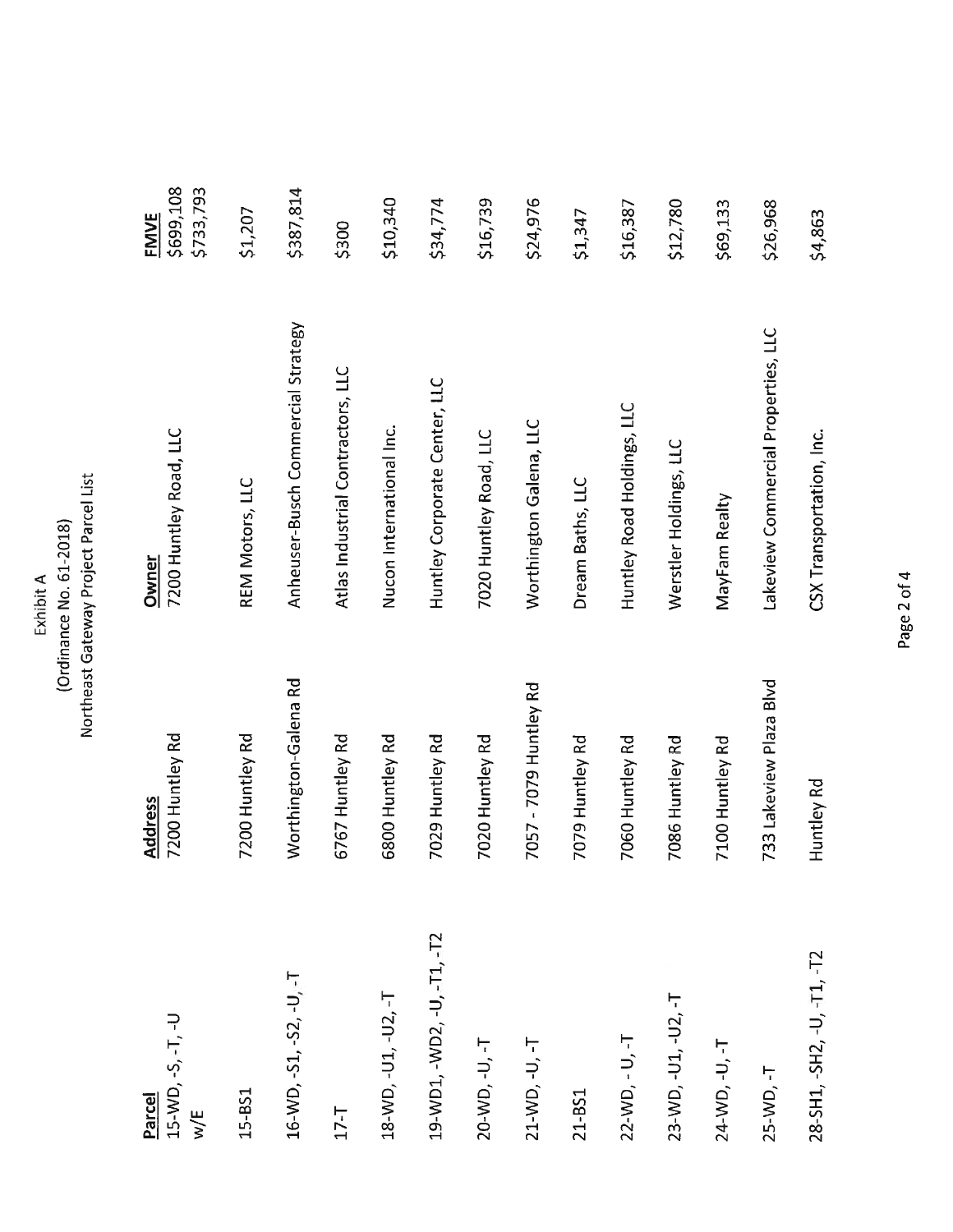# Northeast Gateway Project Parcel List Exhibit A<br>(Ordinance No. 61-2018)

| Parcel<br>$29 - T$                                | 7000 Huntley Rd<br><b>Address</b> | Nucon International Inc.<br>Owner        | <b>FMVE</b><br>\$300 |
|---------------------------------------------------|-----------------------------------|------------------------------------------|----------------------|
| 30-WD                                             | Worthington-Galena Rd             | Estate of Hester Dysert                  | \$300                |
| 33-WD, -T                                         | 6969 Worthington-Galena Rd        | 6969 Worth-Galena, LLC                   | \$26,904             |
| 34-WD, -U, -T1, -T2                               | 7036 Worthington-Galena Rd        | Eastwood Properties, Ltd                 | \$10,746             |
| 35-WD1, -WD2, -S1, -S2, -T1, -T2<br>$\frac{1}{2}$ | 7045 Worthington-Galena Rd        | Top World Legacy, LLC                    | \$55,058<br>\$55,493 |
| 36-WD, -S, -T1, -T2<br>w/E                        | 7059 Worthington-Galena Rd        | Pia Truman                               | \$65,008<br>\$65,490 |
| 37-WD, -S, -T1, -T2<br>$\frac{1}{2}$              | 7069 Worthington-Galena Rd        | Carlo Cautela                            | \$65,256<br>\$65,735 |
| 38-WD, -T                                         | 7044 Worthington-Galena Rd        | <b>Black Building, LLC</b>               | \$386                |
| 39-WD                                             | E Wilson Bridge Rd                | Estates of RichardM. & Evelyn C. Gilbert | \$300                |
| 40-WD                                             | 760 Lakeview Plaza Blvd           | Stonehenge Professional Park             | \$980                |